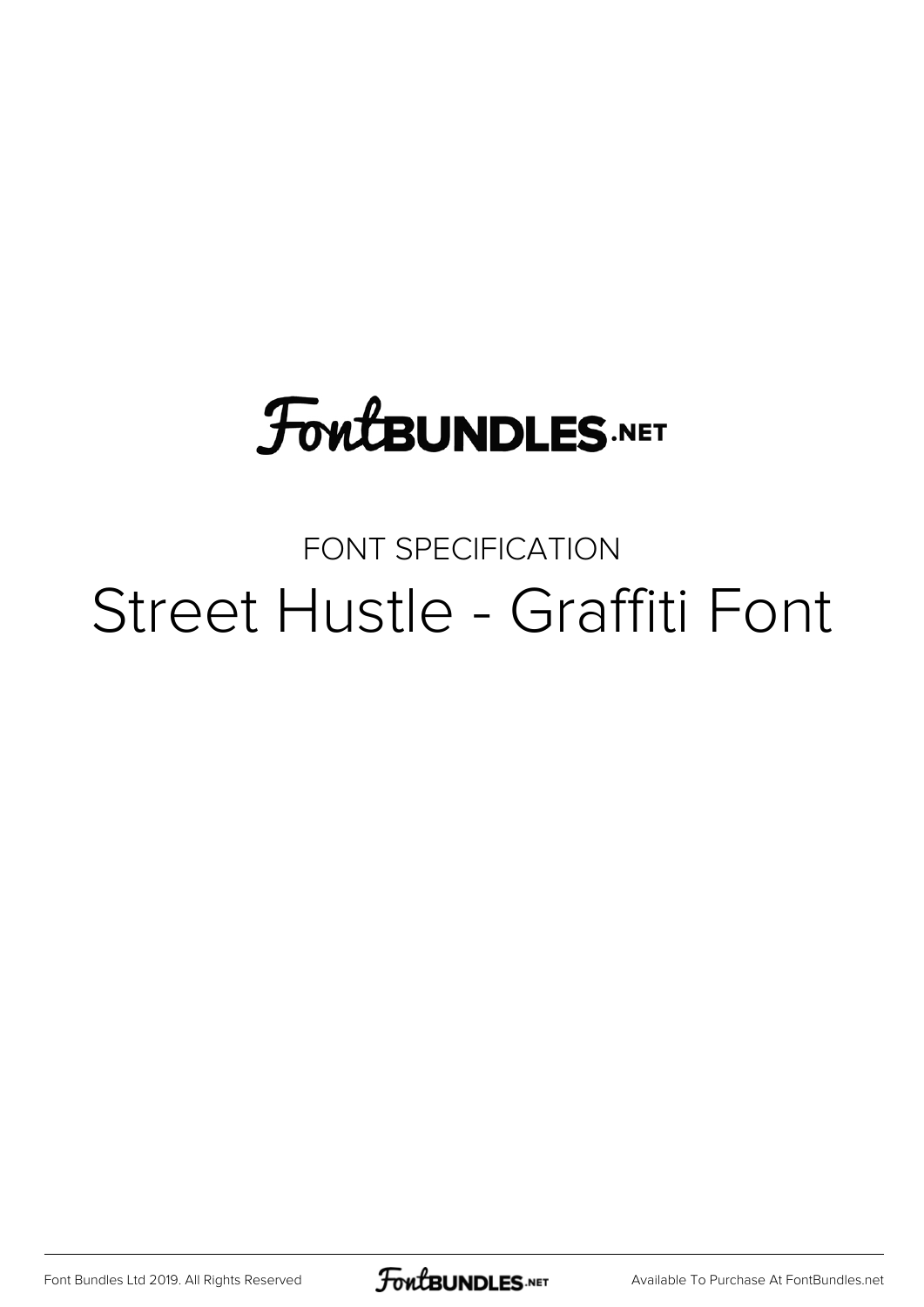#### Street Hustle - Regular

**Uppercase Characters** 

## **ABCDEFGHIJKLMNOPQR** STUVWXYZ

Lowercase Characters

#### ABCDEFGHIJKLMNOPQRST UVWXYZ

Numbers

## 0123456789

**Punctuation and Symbols** 

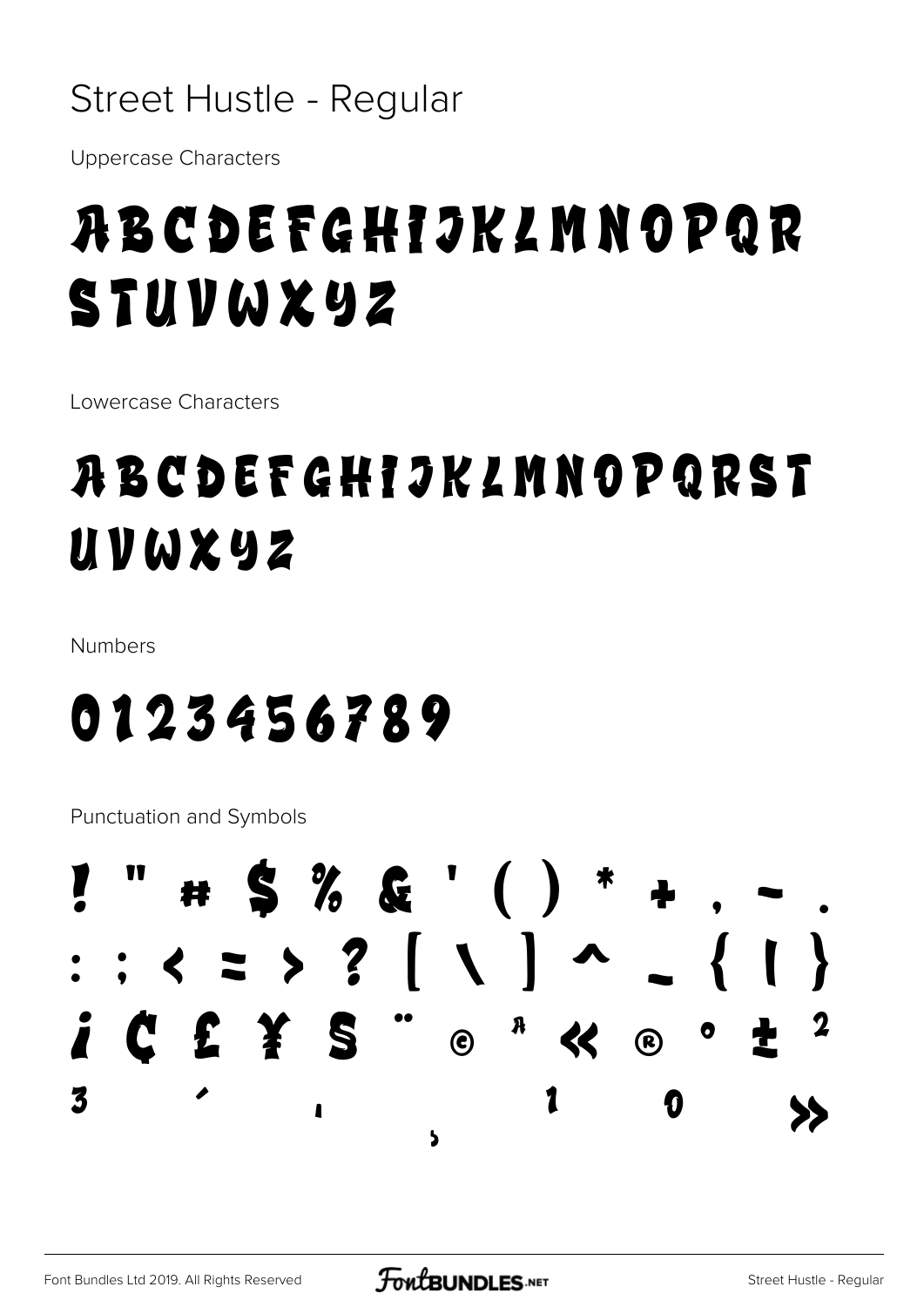All Other Glyphs

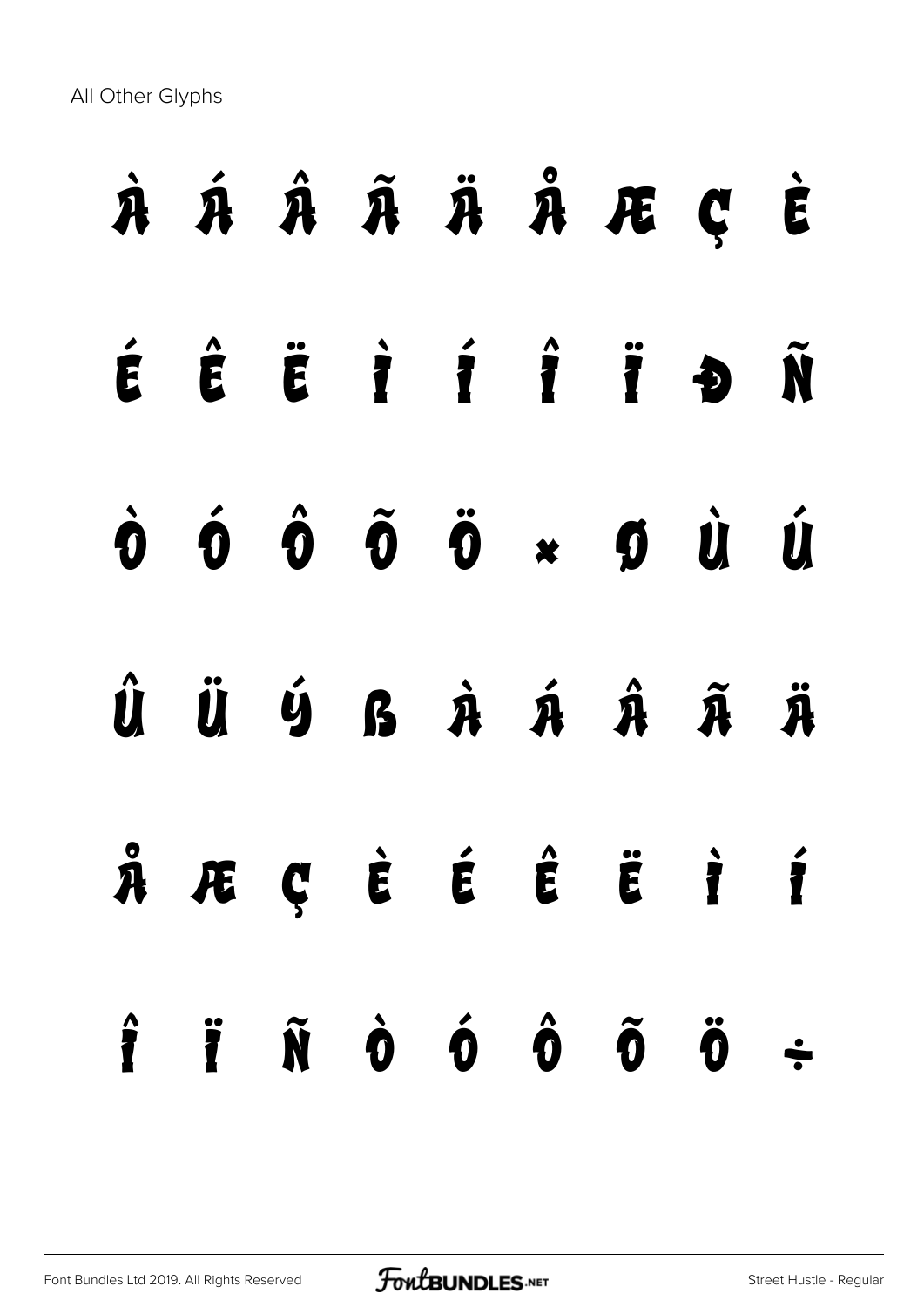|  |  | $\begin{array}{ccccccccccccccccc} \mathbf{0} & \dot{\mathbf{U}} & \dot{\mathbf{U}} & \dot{\mathbf{U}} & \dot{\mathbf{U}} & \dot{\mathbf{U}} & \dot{\mathbf{U}} & \dot{\mathbf{U}} & \dot{\mathbf{U}} & \dot{\mathbf{U}} & \dot{\mathbf{U}} & \dot{\mathbf{U}} & \dot{\mathbf{U}} & \dot{\mathbf{U}} & \dot{\mathbf{U}} & \dot{\mathbf{U}} & \dot{\mathbf{U}} & \dot{\mathbf{U}} & \dot{\mathbf{U}} & \dot{\mathbf{U}} & \dot{\mathbf{U}} & \dot{\mathbf{U}} & \dot{\mathbf{U}} & \dot{\math$ |  |  |
|--|--|----------------------------------------------------------------------------------------------------------------------------------------------------------------------------------------------------------------------------------------------------------------------------------------------------------------------------------------------------------------------------------------------------------------------------------------------------------------------------------------------|--|--|
|  |  | ĄĄĆĆĈČČČĎ                                                                                                                                                                                                                                                                                                                                                                                                                                                                                    |  |  |
|  |  | D'ËËĘĘĘĚĚĜĜ                                                                                                                                                                                                                                                                                                                                                                                                                                                                                  |  |  |
|  |  | ĞĞÇĞĤĤÎĨĬ                                                                                                                                                                                                                                                                                                                                                                                                                                                                                    |  |  |
|  |  | ÏĮĮI ĴĴĶĶĹ                                                                                                                                                                                                                                                                                                                                                                                                                                                                                   |  |  |
|  |  |                                                                                                                                                                                                                                                                                                                                                                                                                                                                                              |  |  |
|  |  |                                                                                                                                                                                                                                                                                                                                                                                                                                                                                              |  |  |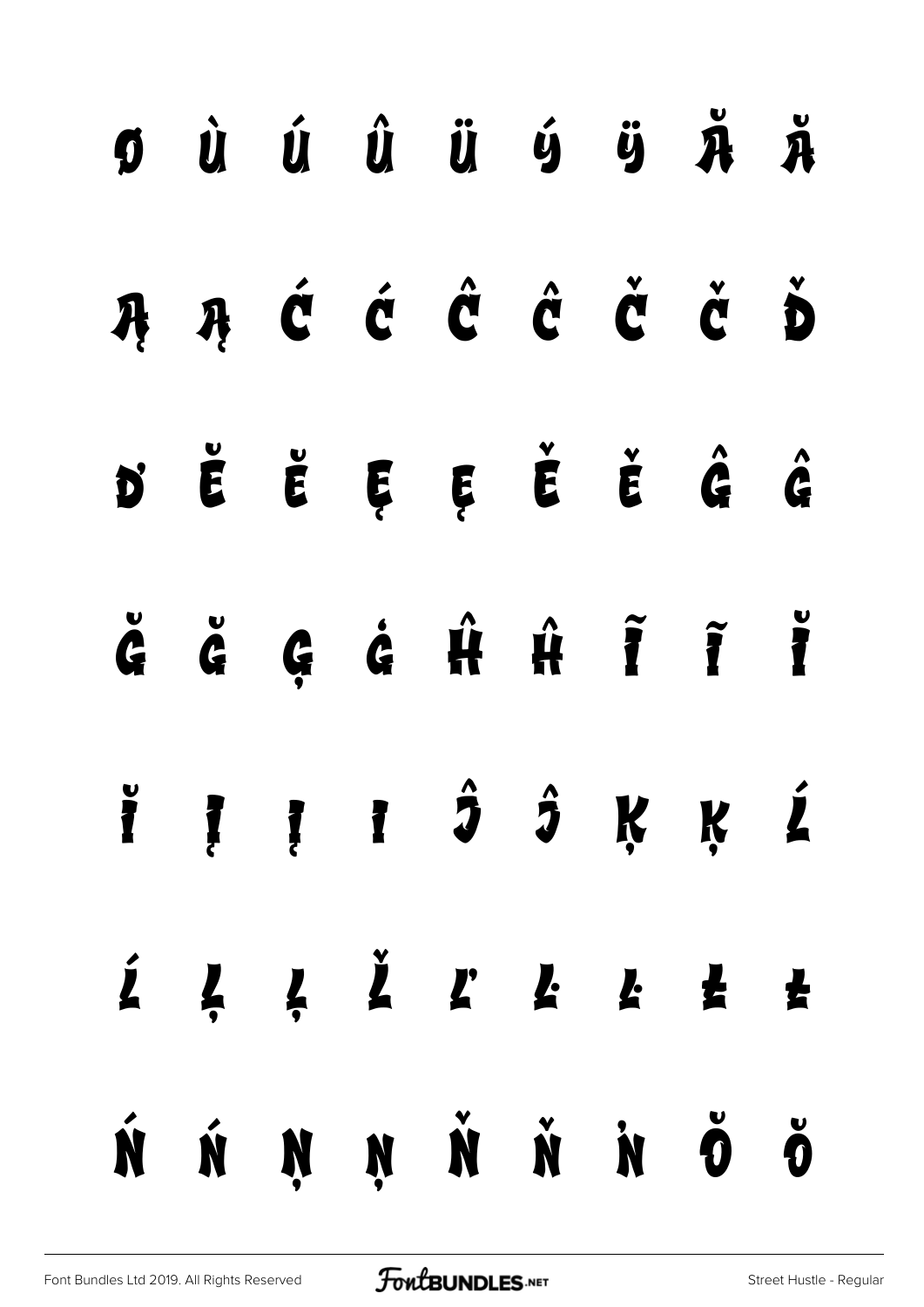| ŒŒŔŔŖŖŘ <del>Ř</del> Ś                                                                                                                                                                       |  |  |  |  |
|----------------------------------------------------------------------------------------------------------------------------------------------------------------------------------------------|--|--|--|--|
|                                                                                                                                                                                              |  |  |  |  |
| Ť r ũ ũ ủ ủ ủ ủ y                                                                                                                                                                            |  |  |  |  |
| $\boldsymbol{u}$ $\hat{\boldsymbol{\omega}}$ $\hat{\boldsymbol{\omega}}$ $\hat{\boldsymbol{y}}$ $\hat{\boldsymbol{y}}$ $\hat{\boldsymbol{z}}$ $\hat{\boldsymbol{z}}$ $\hat{\boldsymbol{z}}$  |  |  |  |  |
| $\check{\mathsf{z}}$ $\mathsf{\acute{E}}$ $\mathsf{\acute{E}}$ $\mathsf{\acute{D}}$ $\mathsf{\acute{D}}$ $\mathsf{\acute{S}}$ $\mathsf{\acute{S}}$ $\mathsf{\acute{S}}$ $\mathsf{\acute{S}}$ |  |  |  |  |
|                                                                                                                                                                                              |  |  |  |  |
|                                                                                                                                                                                              |  |  |  |  |